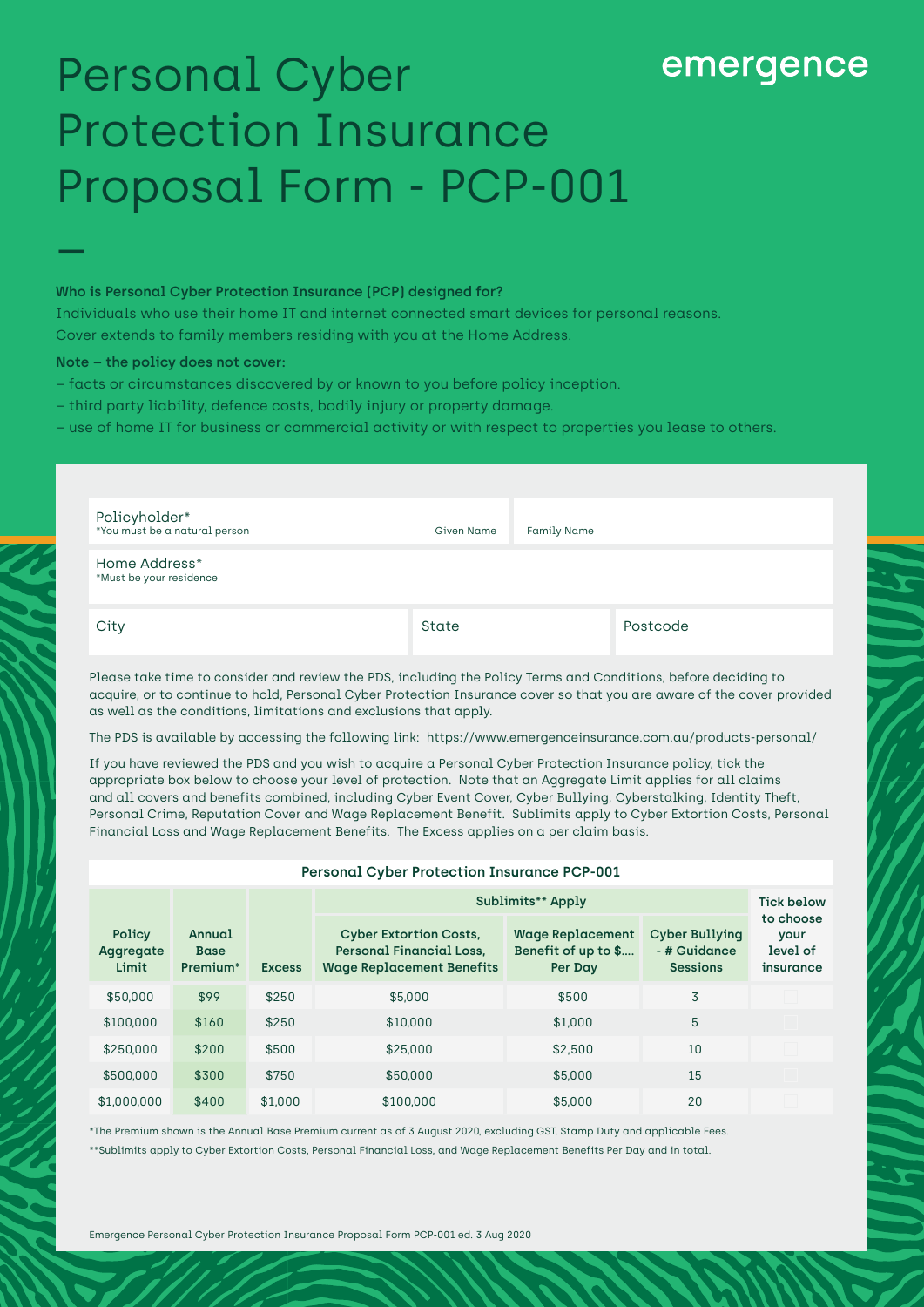# Premium Calculation

# emergence

Premiums, Taxes, Stamp Duty and Fees are current as of 3 August, 2020 and subject to change thereafter. Premiums shown are indications only. Your broker can confirm the Total Premium Payable at time of binding.

|                              |                               |            | QLD / NSW         |                   |                                 |                                 |
|------------------------------|-------------------------------|------------|-------------------|-------------------|---------------------------------|---------------------------------|
| Policy<br>Aggregate<br>Limit | <b>Annual Base</b><br>Premium | <b>GST</b> | <b>Stamp Duty</b> | <b>Policy Fee</b> | <b>Policy Fee</b><br><b>GST</b> | <b>Total Premium</b><br>Payable |
| \$50,000                     | \$99                          | \$9.90     | \$9.80            | \$10.00           | \$1.00                          | \$129.70                        |
| \$100,000                    | \$160                         | \$16.00    | \$15.84           | \$20.00           | \$2.00                          | \$213.84                        |
| \$250,000                    | \$200                         | \$20.00    | \$19.80           | \$25.00           | \$2.50                          | \$267.30                        |
| \$500,000                    | \$300                         | \$30.00    | \$29.70           | \$50.00           | \$5.00                          | \$414.70                        |
| \$1,000,000                  | \$400                         | \$40.00    | \$39.60           | \$100.00          | \$10.00                         | \$589.60                        |

### **VIC / WA / TAS / NT**

| Policy<br>Aggregate<br>Limit | <b>Annual Base</b><br>Premium | <b>GST</b> | <b>Stamp Duty</b> | <b>Policy Fee</b> | <b>Policy Fee</b><br><b>GST</b> | <b>Total Premium</b><br>Payable |
|------------------------------|-------------------------------|------------|-------------------|-------------------|---------------------------------|---------------------------------|
| \$50,000                     | \$99                          | \$9.90     | \$10.89           | \$10.00           | \$1.00                          | \$130.79                        |
| \$100,000                    | \$160                         | \$16.00    | \$17.60           | \$20.00           | \$2.00                          | \$215.60                        |
| \$250,000                    | \$200                         | \$20.00    | \$22.00           | \$25.00           | \$2.50                          | \$269.50                        |
| \$500,000                    | \$300                         | \$30.00    | \$33.00           | \$50.00           | \$5.00                          | \$418.00                        |
| \$1,000,000                  | \$400                         | \$40.00    | \$44.00           | \$100.00          | \$10.00                         | \$594.00                        |

#### **SA**

| Policy<br>Aggregate<br>Limit | <b>Annual Base</b><br>Premium | <b>GST</b> | <b>Stamp Duty</b> | <b>Policy Fee</b> | <b>Policy Fee</b><br><b>GST</b> | <b>Total Premium</b><br>Payable |
|------------------------------|-------------------------------|------------|-------------------|-------------------|---------------------------------|---------------------------------|
| \$50,000                     | \$99                          | \$9.90     | \$11.98           | \$10.00           | \$1.00                          | \$131.88                        |
| \$100,000                    | \$160                         | \$16.00    | \$19.36           | \$20.00           | \$2.00                          | \$217.36                        |
| \$250,000                    | \$200                         | \$20.00    | \$24.20           | \$25.00           | \$2.50                          | \$271.70                        |
| \$500,000                    | \$300                         | \$30.00    | \$36.30           | \$50.00           | \$5.00                          | \$421.30                        |
| \$1,000,000                  | \$400                         | \$40.00    | \$48.40           | \$100.00          | \$10.00                         | \$598.40                        |

#### **ACT**

| Policy<br>Aggregate<br>Limit | <b>Annual Base</b><br>Premium | <b>GST</b> | <b>Stamp Duty</b> | <b>Policy Fee</b> | <b>Policy Fee</b><br><b>GST</b> | <b>Total Premium</b><br>Payable |
|------------------------------|-------------------------------|------------|-------------------|-------------------|---------------------------------|---------------------------------|
| \$50,000                     | \$99                          | \$9.90     | \$0.00            | \$10.00           | \$1.00                          | \$119.90                        |
| \$100,000                    | \$160                         | \$16.00    | \$0.00            | \$20.00           | \$2.00                          | \$198.00                        |
| \$250,000                    | \$200                         | \$20.00    | \$0.00            | \$25.00           | \$2.50                          | \$247.50                        |
| \$500,000                    | \$300                         | \$30.00    | \$0.00            | \$50.00           | \$5.00                          | \$385.00                        |
| \$1,000,000                  | \$400                         | \$40.00    | \$0.00            | \$100.00          | \$10.00                         | \$550.00                        |

The calculations above assume no broker fee.

Emergence Personal Cyber Protection Insurance Proposal Form PCP-001 ed. 3 Aug 2020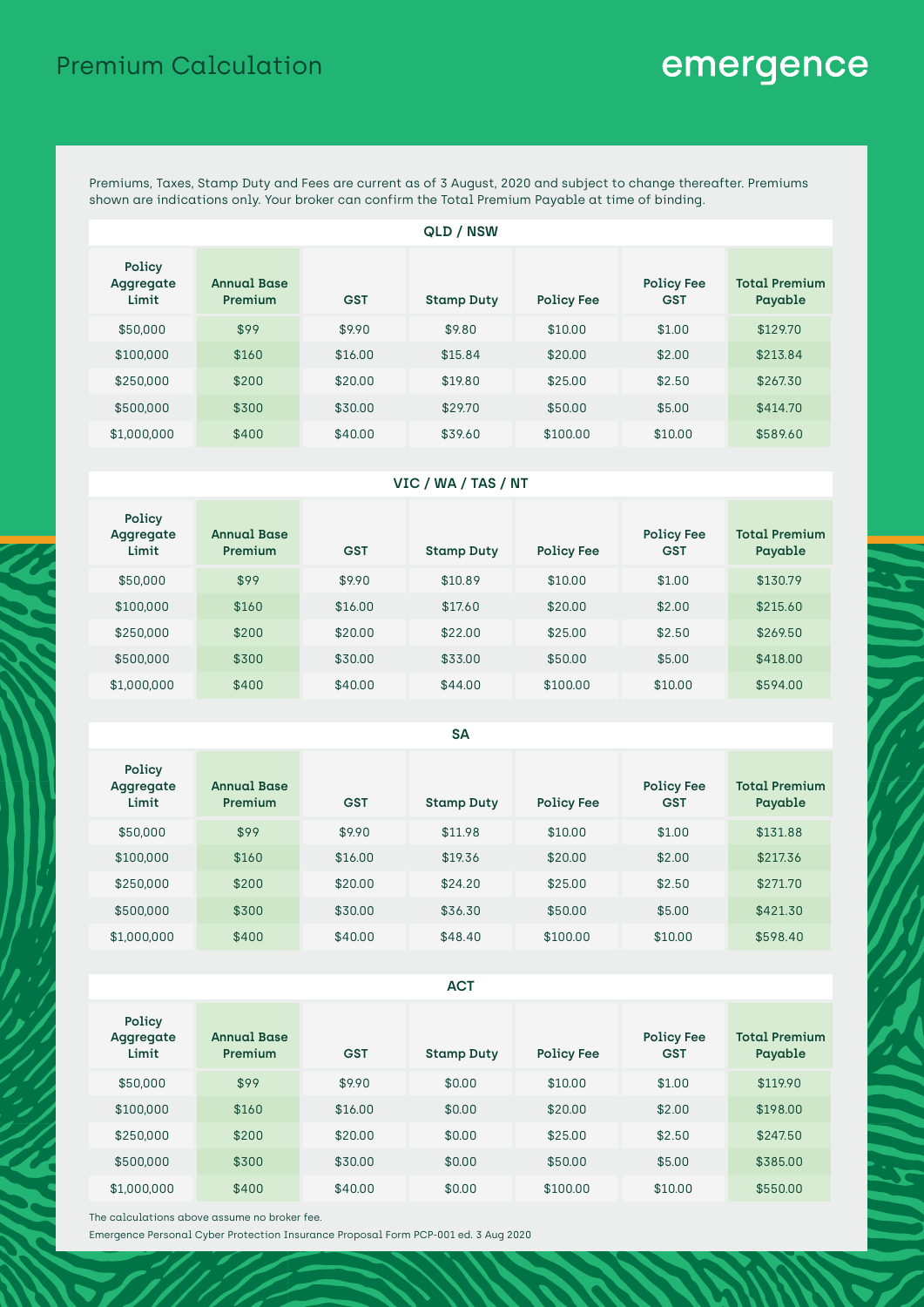### Personal Cyber Protection Insurance Proposal Form - PCP-001

# emergence

It is a condition of this policy that policy documents and communications shall be made via electronic methods only. By acquiring this insurance you consent to receive policy documents and communications electronically. Emergence will send your policy documents and communications to your insurance broker.

You can also nominate additional contacts to receive copies of documents and communications:

I wish to nominate the contacts below to receive a copy of my policy documents and communications in addition to those sent to my insurance broker.

| Policyholder contact<br>Optional | email address | Mobile |
|----------------------------------|---------------|--------|
| Alternative contact<br>Optional  | email address | Mobile |

### Declaration by the applicant

#### I declare that:

- 1. Before completing this application form, I have read and understood the Important Information provided in the Important Information section below, the Financial Services Guide and the Product Disclosure Statement;
- 2. I am authorised to complete and sign this declaration on behalf of all the applicants;
- 3. I confirm that all answers and statements made in this Proposal are true, complete and correct and that I have not withheld any information which may affect the decision to accept this Proposal or the terms and conditions of any insurance provided;
- 4. I understand that if this Proposal is accepted, the insurance cover will be subject to the terms and conditions set out in the policy;
- 5. I acknowledge that the particulars and statements contained in this Proposal shall form the basis of the contract of insurance should a policy be issued;
- 6. I consent to Emergence and the insurer collecting, storing, using and disclosing personal information (including sensitive information) as set out in the Privacy Statement. Where I have provided personal information on behalf of another person I have complied with my obligations as set out in the Privacy Statement;
- 7. I acknowledge that, where answers provided in the Proposal are not in my handwriting, I have checked and certify that the answers are true and correct.

Policyholder's Signature Date Date Date Date